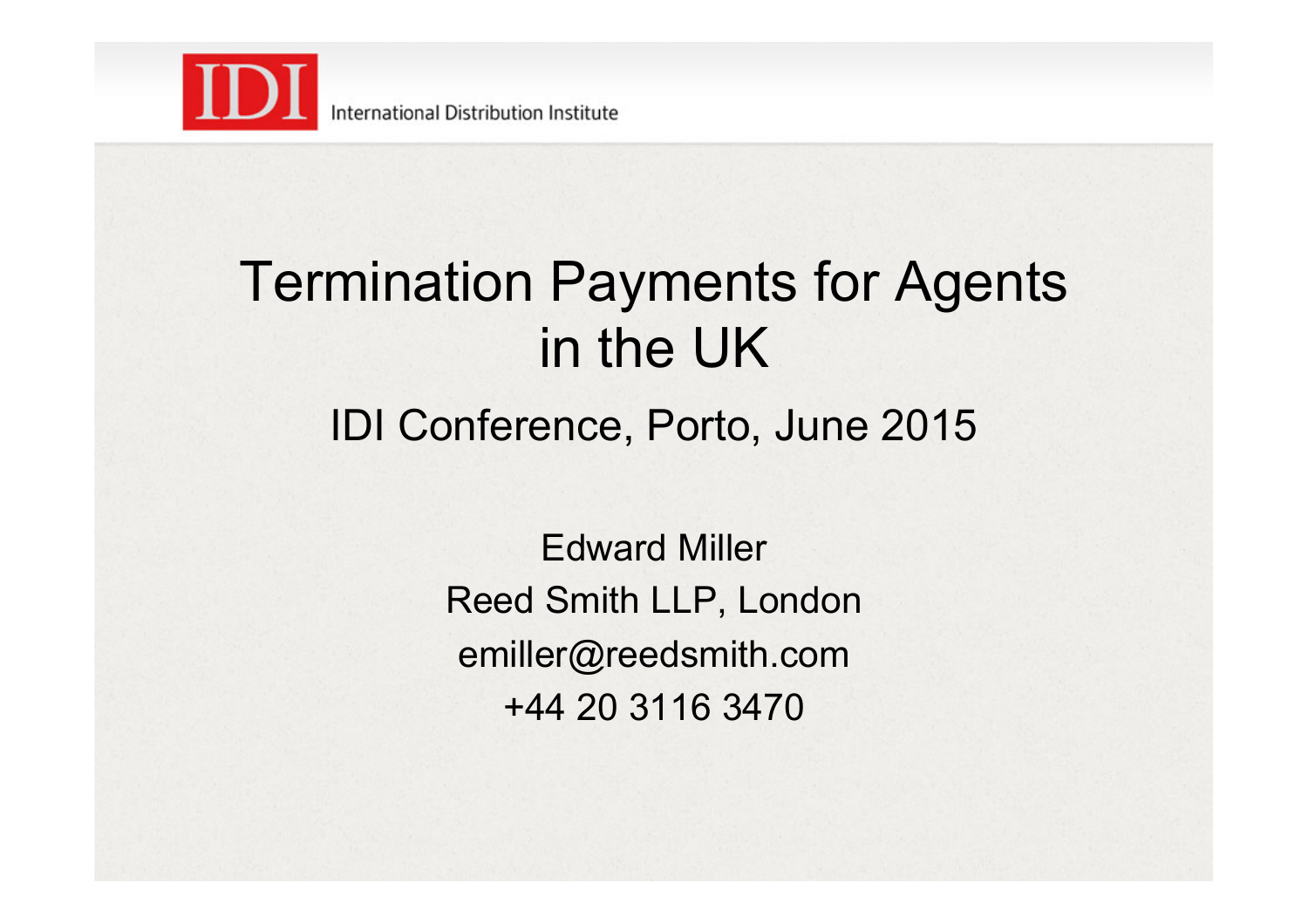

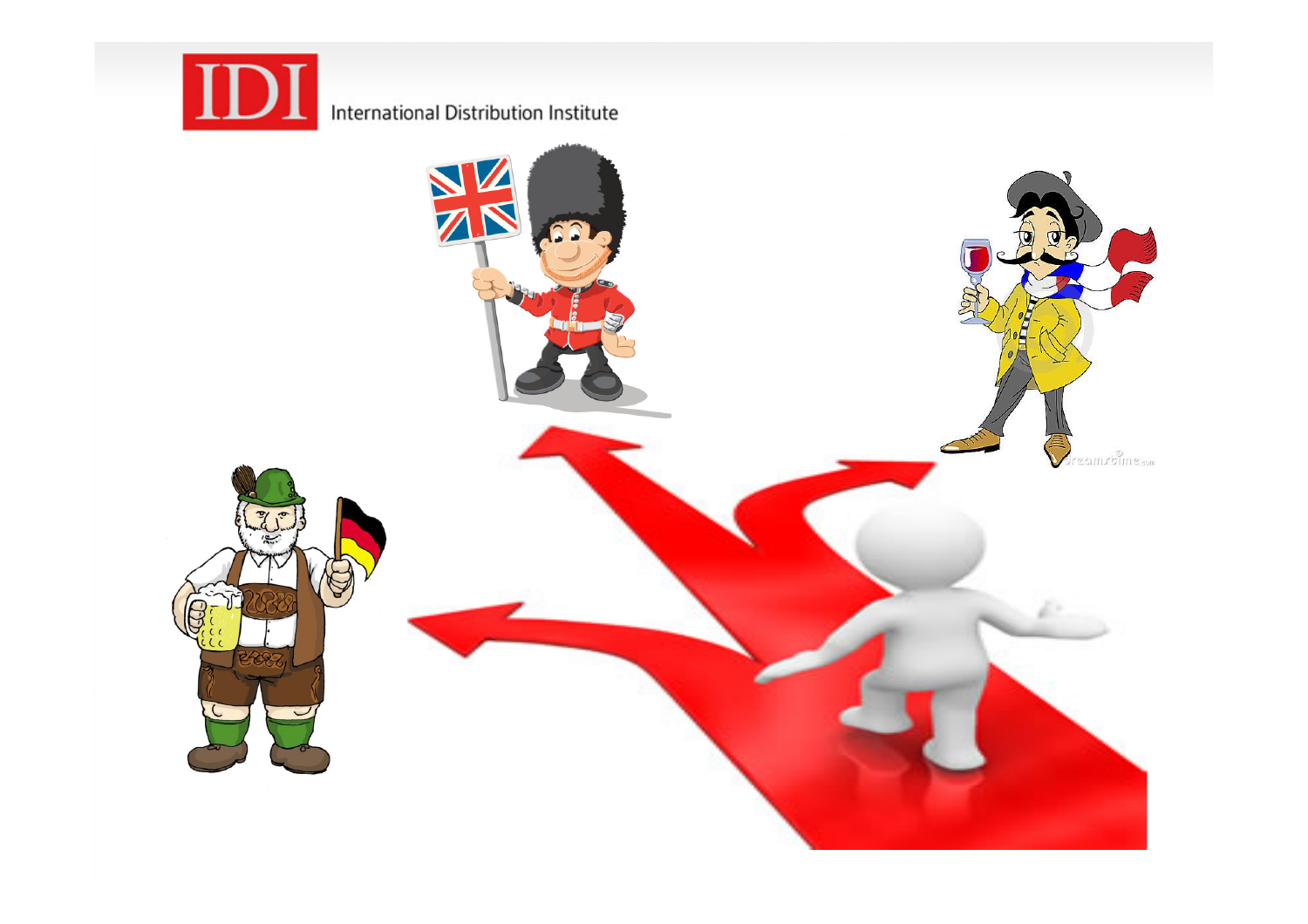

17.— Entitlement of commercial agent to indemnity or compensation on termination of agency contract

(1) This regulation has effect for the purpose of ensuring that the commercial agent is, after termination of the agency contract, indemnified … or compensated for damage ...

(2) Except where the agency contract otherwise provides, the commercial agent shall be entitled to be compensated rather than indemnified.

Commercial Agents (Council Directive) Regulations 1993, Regulation 17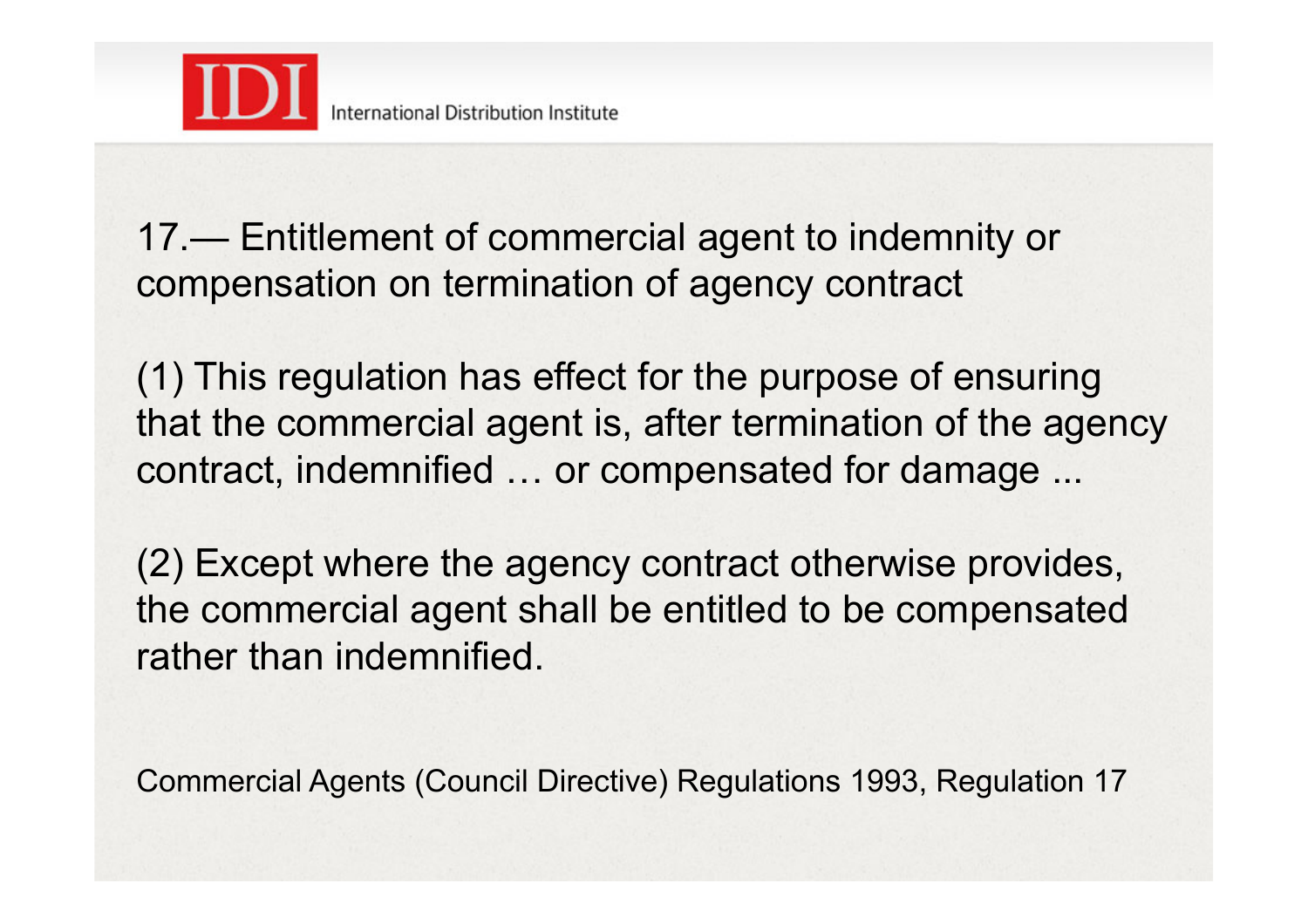

"Consistent with the purpose of achieving harmony between member states, it is in my judgment permissible to look into the law and practice of the country in which the relevant right, in this case the right to indemnity, originated, namely the Federal Republic of Germany; and to do so for the purpose of construing the English regulations and to use them as a guide to their application."

*Moore v Piretta* 1998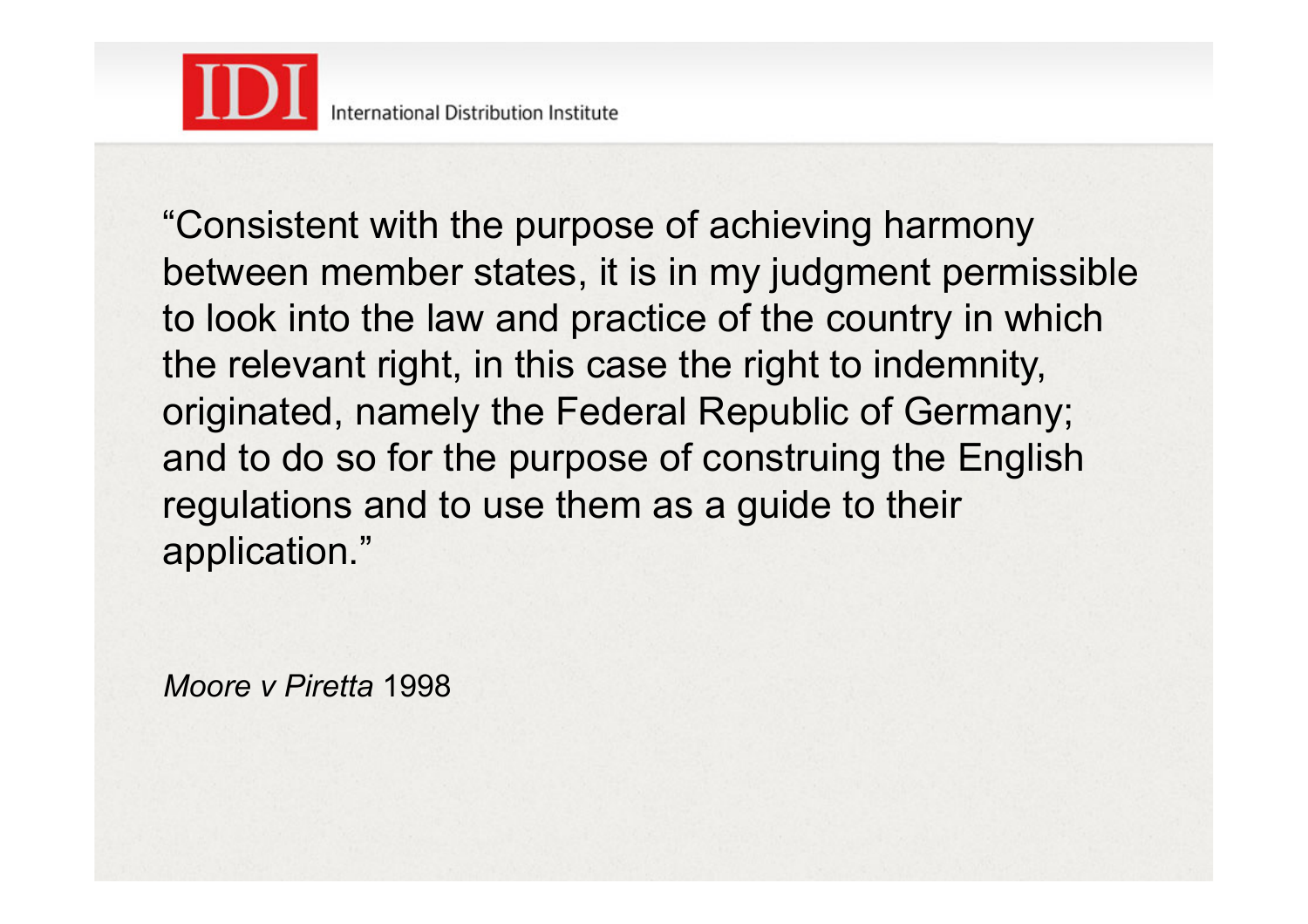

| <b>Moore v Piretta 1998 - Calculation of Indemnity</b>                                                          | £.         |
|-----------------------------------------------------------------------------------------------------------------|------------|
| Value of the business brought in by the agent in the two and<br>three-quarter years since agency was terminated | 113,000.00 |
| Less – Existing customer base at start of agency (approx $5\%$ )                                                | 5,000.00   |
| Less – Variable expenses (approx 8%)                                                                            | 8,000.00   |
| Less – Acceleration of payment (approx $8\%$ )                                                                  | 8,000.00   |
| Total                                                                                                           | 92,000.00  |
| Cap (Reg 17(4))                                                                                                 | 64,526.33  |
| Indemnity payable to agent                                                                                      | 64,526.33  |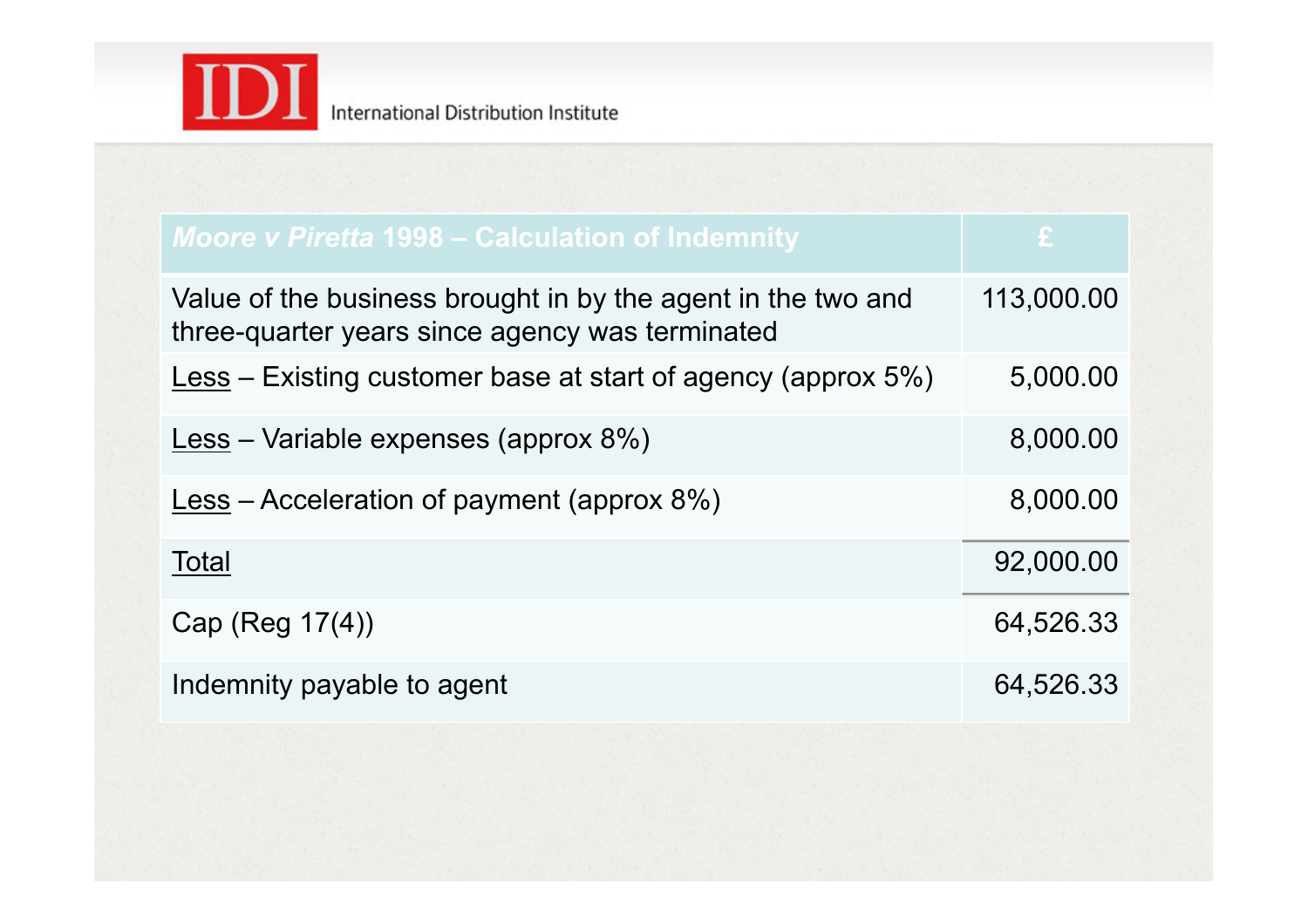

"… the French practice is of no evidential value whatever … Where French and English courts differ is in the method by which that damage is calculated. But the Court of Justice has made it clear that the method of calculation is a matter for each member state to decide."

*Lonsdale v Howard & Hallam* 2007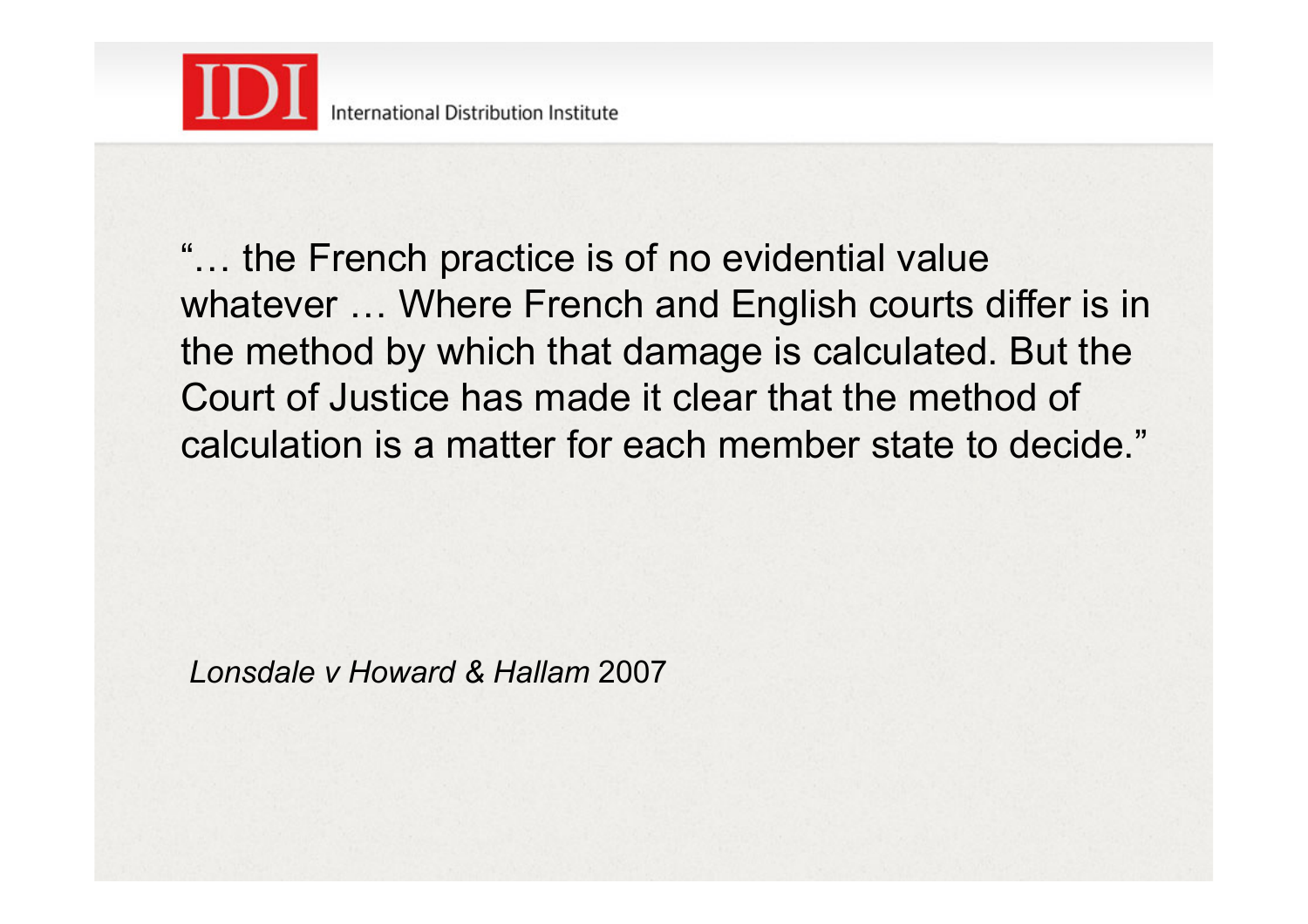

- The damage suffered by the agent on termination of the agency relationship was the loss of the value of the future income stream that the agency would have generated.
- Amount a hypothetical purchaser might reasonably have been willing to pay for the agency as at the date of termination, assuming the agency would have continued
- Non-compete to be taken into account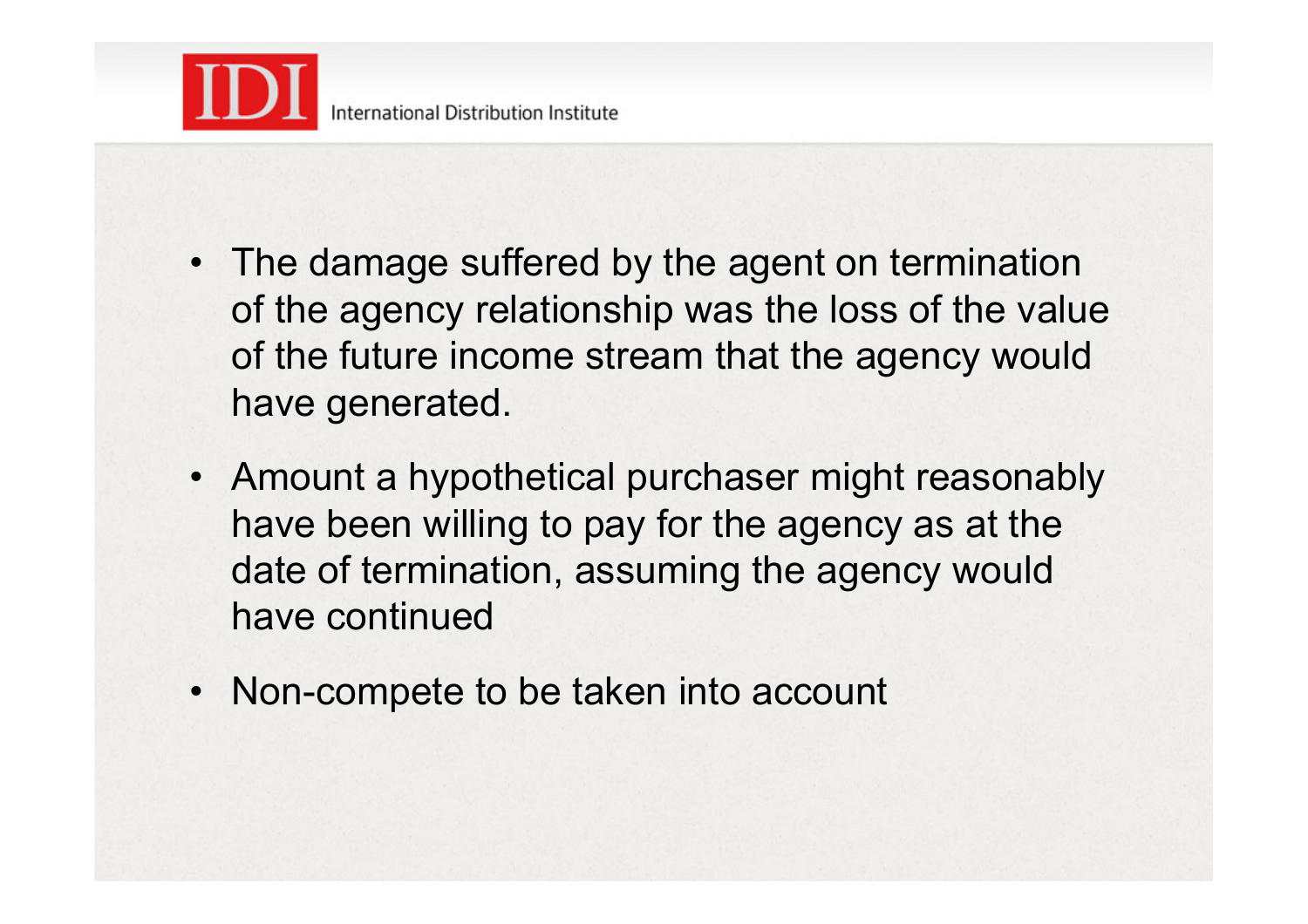

- Future earnings should be discounted by an appropriate rate of interest
- Account should be taken of whether the market in the products in which the agent dealt was expanding or declining.
- Value reduced to take into account expenses and work done by the agent, apportioned if more than one agency.